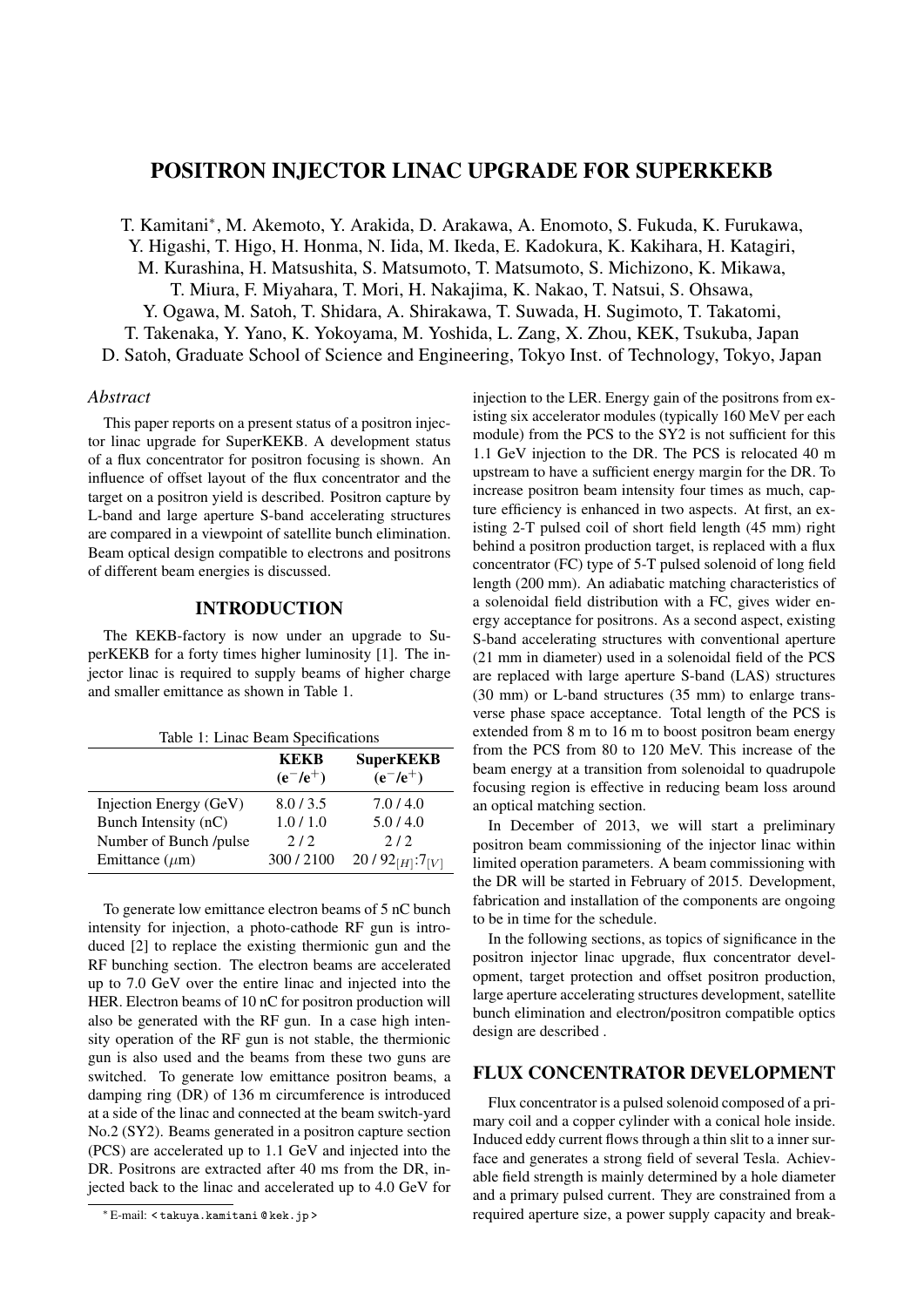down limit. We have been collaborating with BINP, SLAC, Frascati and IHEP on the FC development for KEKB linac upgrade. We have performed a high power operation test of a BINP-type FC at KEK and experienced a breakdown problem. The prototype is disassembled and under careful inspection at BINP. For a coming preliminary positron beam commissioning in December of 2013, we will use a more conventional FC, two type are considered as candidates. One is a spiral slit FC based on the SLAC design. Frascati and IHEP also have been using this type of FC. The other type is a simple straight slit FC. A peak longitudinal field strength at a same current is lower with the SLAC type, but a contribution of a transverse field component which is not axial-symmetric is also smaller. Considering an effect of target offset from a field center described later, evaluation of positron capture efficiency by a particle tracking using detailed 3D field distribution is ongoing. Since the FC is installed right behind the target and its radio-activation level will be very high and a replacement work will not be easy. Thus, an engineering design to avoid mechanical failure or water and vacuum leakage problems is critically important. Decision of installation model among the candidates will be made soon with a comparison in the capture efficiency performance and engineering design consideration.

### POSITRON PRODUCTION TARGET

We have used 14 mm thick (4.0 radiation lengths) amorphous tungsten and later 10 mm thick crystal tungsten for the positron production target. In the beam commissioning for SuperKEKB, an amorphous tungsten will be used to avoid precise axis alignment mechanism. For a pulseby-pulse switching of electron and positron injections, a small hole for electron beam passage is bored a few mm apart from a center of the target. To optimized a positron yield, the target was placed on a common central axis of the pulsed coil and the DC solenoids in the KEKB linac. Thus, electron beam entered into solenoid field at a few mm offset from the axis and traveled through an excursion orbit by a fringe field. It becomes a problem at SuperKEKB, since an electron beam for injection have a small emittance as 20  $\mu$ m. Emittance growth in this excursion orbit is not acceptable and a hole for electron passage should be centered on the axis of the DC solenoids. An aperture diameter of the FC is only 7 mm in the present design and the tungsten target of 4 mm diameter and the hole of 2 mm diameter should be well contained in the aperture. As a consequence, center axis of the FC has 2 mm offset from the beam line and target center has 1.5 mm offset from the FC center. We expected the offsets degrade the positron yield 20 to 30 % by a preliminary simulation study. More detailed study on this offset effect is to be done by the tracking simulation.

# LARGE APERTURE CAPTURE SECTION

To enlarge a transverse phase space acceptance of the PCS, accelerating structures with larger aperture will be

used. As a first candidate, we started R and D for L-band structure which had an appropriate field strength and an aperture diameter as described in Table 2. A first prototype L-band structure has been fabricated and under a highpower RF processing in a test stand. Since a large outer dimension of an RF coupler of the structure gives strong impact on a DC solenoid design, an L-band structure of slimmer body is in consideration by installing a dummy load inside the structure in a collinear geometry. In a selection of the L-band frequency, we cannot use simple half frequency (1428 MHz) of the S-band because it is not compatible with 2 bunch operation with 96 ns interval which was defined from phase synchronization constraint of the linac and the storage rings. Instead, we adopted 1298 MHz which is 5/11 of the S-band frequency. This co-prime frequency relationship was found to be useful in elimination of satellite bunch particles as described later.

The other candidate is a large aperture S-band (LAS) structure as described in Table 2. It has a larger aperture diameter (30 mm) compared with conventional S-band structures (21 mm). The LAS has a very large group velocity and a field strength is relatively low, however operation with a pulse compression by the SLED gives comparable field strength. The LAS structures are used not only in the PCS, but in subsequent two accelerator modules of quadrupole focusing region to improve transverse acceptance as described in the next section.

Table 2: Specifications of large aperture structures

|                                  | L-band                  | LAS                     |
|----------------------------------|-------------------------|-------------------------|
| RF frequency (MHz)               | 1298.182                | 2856.000                |
| number of cells                  | $24 + 2$                | $57 + 2$                |
| accel. length (mm)               | 2001                    | 2064                    |
| disk aperture 2a (mm)            | $39.4 \rightarrow 35.0$ | $31.9 \rightarrow 30.0$ |
| group veloc. $v_q/c$ (%)         | $0.61 \rightarrow 0.39$ | $4.2 \rightarrow 3.5$   |
| shunt imp. $r_0$ (M $\Omega/m$ ) | $45.7 \rightarrow 47.6$ | $46.1 \rightarrow 48.4$ |
| filling time $T_f$ ( $\mu$ s)    | 1.360                   | 0.180                   |
| accel. field (MV/m)              | 12.2@15MW               | 6.93@10MW               |
| same with SLED                   |                         | 16.42                   |

Positrons emerged from the target have wide range of energy due to a cascade shower process and long bunch tail due to path differences in spiral orbits. Simulation studies show that a positron capture in decelerating phase and a formation of a main bunch by RF phase slip is useful to reduce particles at tails of an energy distribution [3]. However, particles which are not captured in the main bunch, experience further phase slips. They can be captured in subsequent phase positions and form satellite bunches. They can have comparable beam energy as those in the main bunch and will not be eliminated by an energy collimation. A fraction of satellite particles go out of RF buckets are lost at the DR injection. Due to a civil engineering constraint, a beam loss at DR is strictly limited to be below 0.2 % of a design beam intensity (4 nC x 2 bunch). Thus, elimination of satellite particles in the linac is a critical issue for a DR